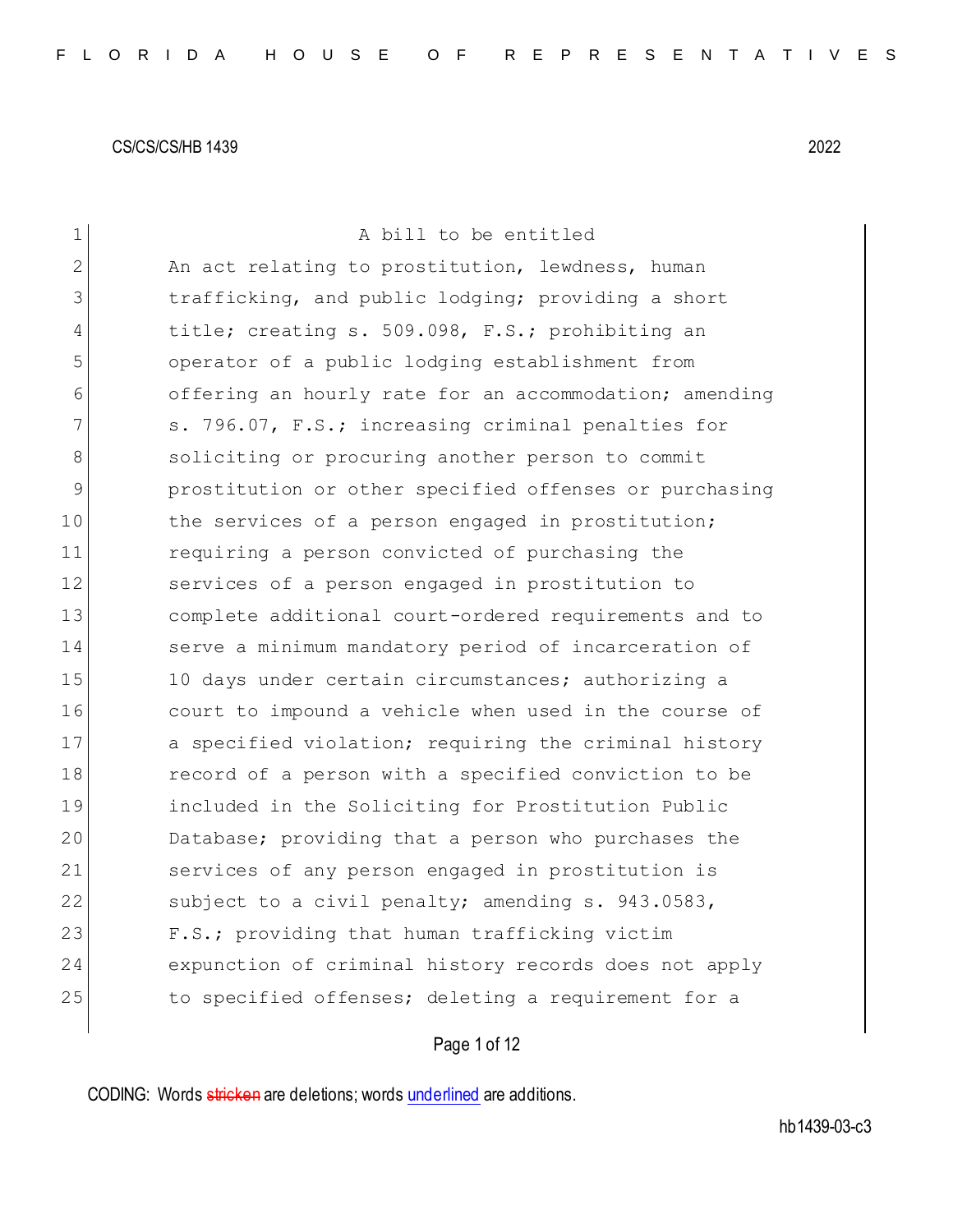26 specific evidentiary standard when determining human 27 trafficking victim status in the absence of official 28 documentation; creating s. 1004.343, F.S.; creating 29 the Statewide Data Repository for Anonymous Human 30 Trafficking Data at the University of South Florida; 31 providing purposes of the data repository; specifying 32 duties of the university; designating required 33 reporting entities; requiring specified information to 34 be reported; providing timeframes for reporting; 35 **providing an effective date.** 36 37 Be It Enacted by the Legislature of the State of Florida: 38 39 Section 1. This act may be cited as the "Human Trafficking 40 Reduction Act." 41 Section 2. Section 509.098, Florida Statutes, is created 42 to read: 43 509.098 Prohibition of hourly rates.—An operator of a 44 public lodging establishment may not offer an hourly rate for an 45 accommodation. 46 Section 3. Subsections (4), (5), and (6) of section 47 796.07, Florida Statutes, are amended, and paragraphs (f) and 48 (i) of subsection (2) of that section are republished, to read: 49 796.07 Prohibiting prostitution and related acts.-50 (2) It is unlawful:

Page 2 of 12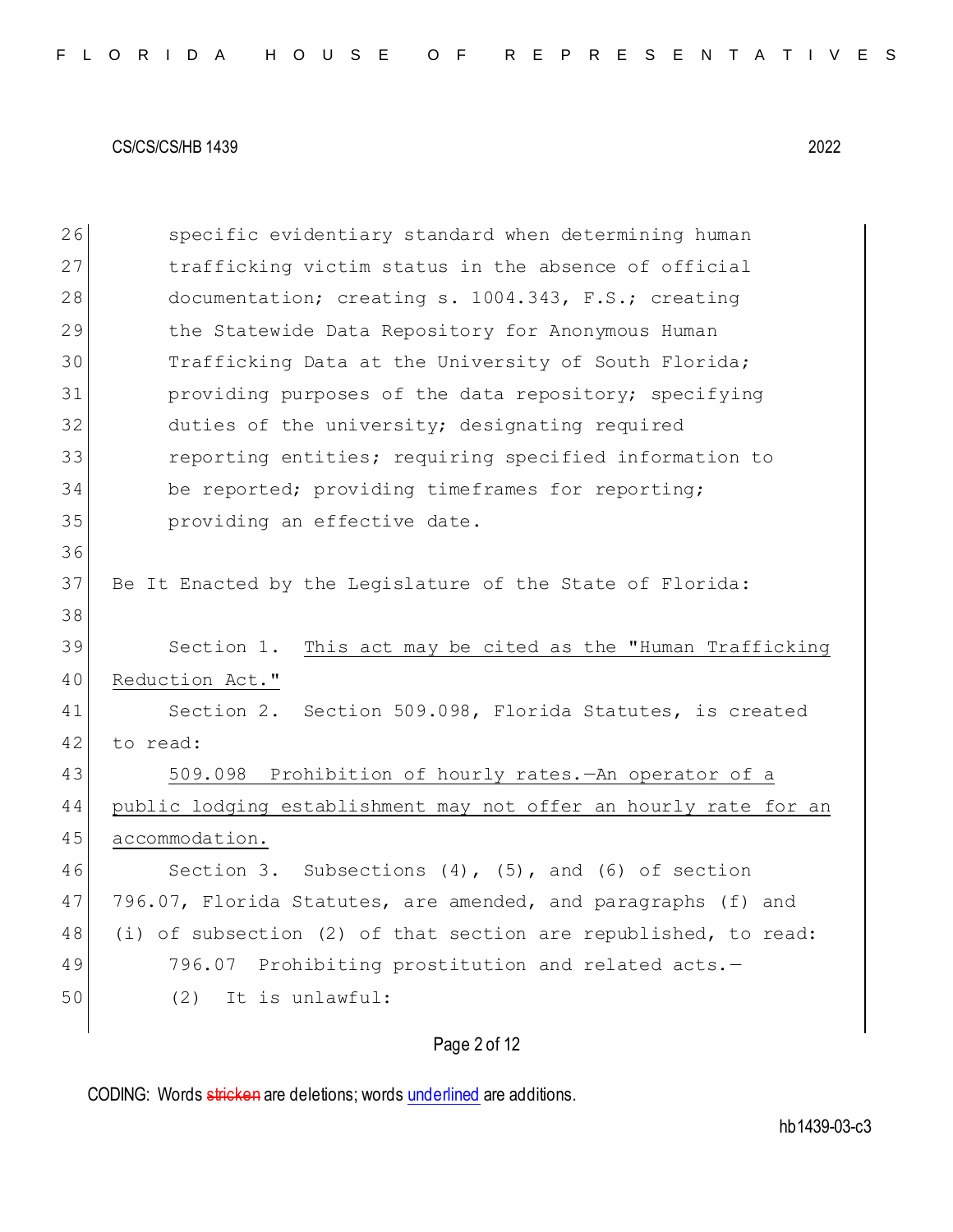Page 3 of 12 51 (f) To solicit, induce, entice, or procure another to 52 commit prostitution, lewdness, or assignation. 53 (i) To purchase the services of any person engaged in 54 prostitution. 55 (4)(a) A person who violates any provision of this 56 section, other than paragraph  $(2)$  (f) or paragraph  $(2)$  (i), 57 commits: 58 1. A misdemeanor of the second degree for a first 59 violation, punishable as provided in s. 775.082 or s. 775.083. 60 2. A misdemeanor of the first degree for a second 61 violation, punishable as provided in s. 775.082 or s. 775.083.  $62$  3. A felony of the third degree for a third or subsequent 63 violation, punishable as provided in s. 775.082, s. 775.083, or 64 s. 775.084. 65 (b) A person who is charged with a third or subsequent 66 violation of this section, other than paragraph (2)(f) or 67 paragraph  $(2)(i)$ , shall be offered admission to a pretrial 68 intervention program or a substance abuse treatment program as 69 provided in s. 948.08. 70 (5)(a) A person who violates paragraph (2)(f) or paragraph 71 (2)(i) commits: 72 1. A felony of the third misdemeanor of the first degree 73 for a first violation, punishable as provided in s. 775.082,  $\theta$ 74 s. 775.083, or s. 775.084.  $75$  2. A felony of the second third degree for a second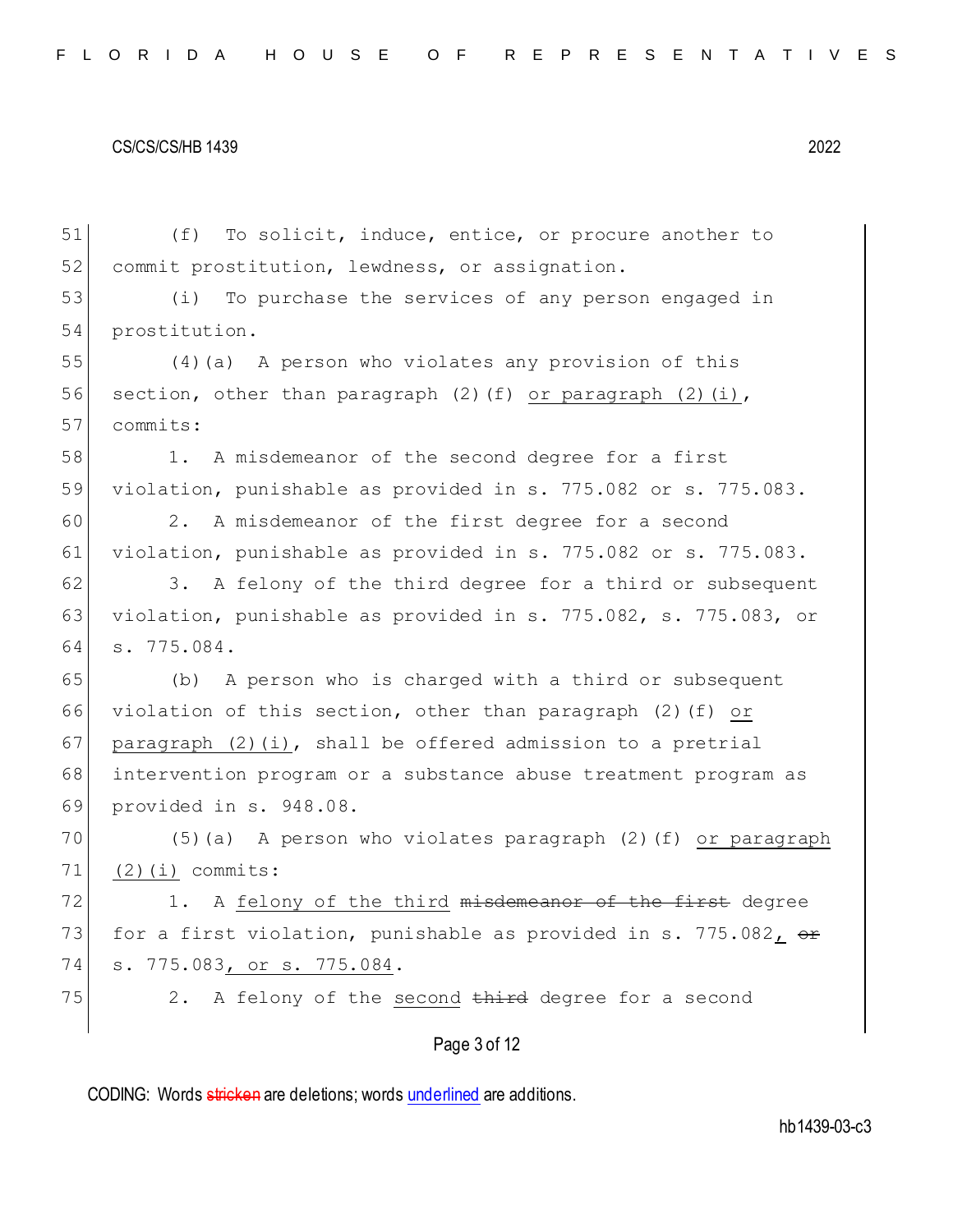76 violation, punishable as provided in s. 775.082, s. 775.083, or

#### CS/CS/CS/HB 1439 2022

77 s. 775.084. 78 3. A felony of the first second degree for a third or 79 subsequent violation, punishable as provided in s. 775.082, s. 80 775.083, or s. 775.084. 81 (b) In addition to any other penalty imposed, the court 82 shall order a person convicted of a violation of paragraph 83 (2)(f) or paragraph  $(2)(i)$  to: 84 1. Perform 100 hours of community service; and 85 2. Pay for and attend an educational program about the 86 negative effects of prostitution and human trafficking, such as 87 a sexual violence prevention education program, including such 88 programs offered by faith-based providers, if such programs 89 exist in the judicial circuit in which the offender is 90 sentenced. 91 (c) In addition to any other penalty imposed, the court 92 shall sentence a person convicted of a second or subsequent 93 violation of paragraph (2)(f) <u>or paragraph (2)(i)</u> to a minimum 94 mandatory period of incarceration of 10 days. 95 (d)1. If a person who violates paragraph (2)(f) or 96 paragraph  $(2)(i)$  uses a vehicle in the course of the violation, 97 the judge, upon the person's conviction, may issue an order for 98 the impoundment or immobilization of the vehicle for a period of 99 up to 60 days. The order of impoundment or immobilization must

100 include the names and telephone numbers of all immobilization

## Page 4 of 12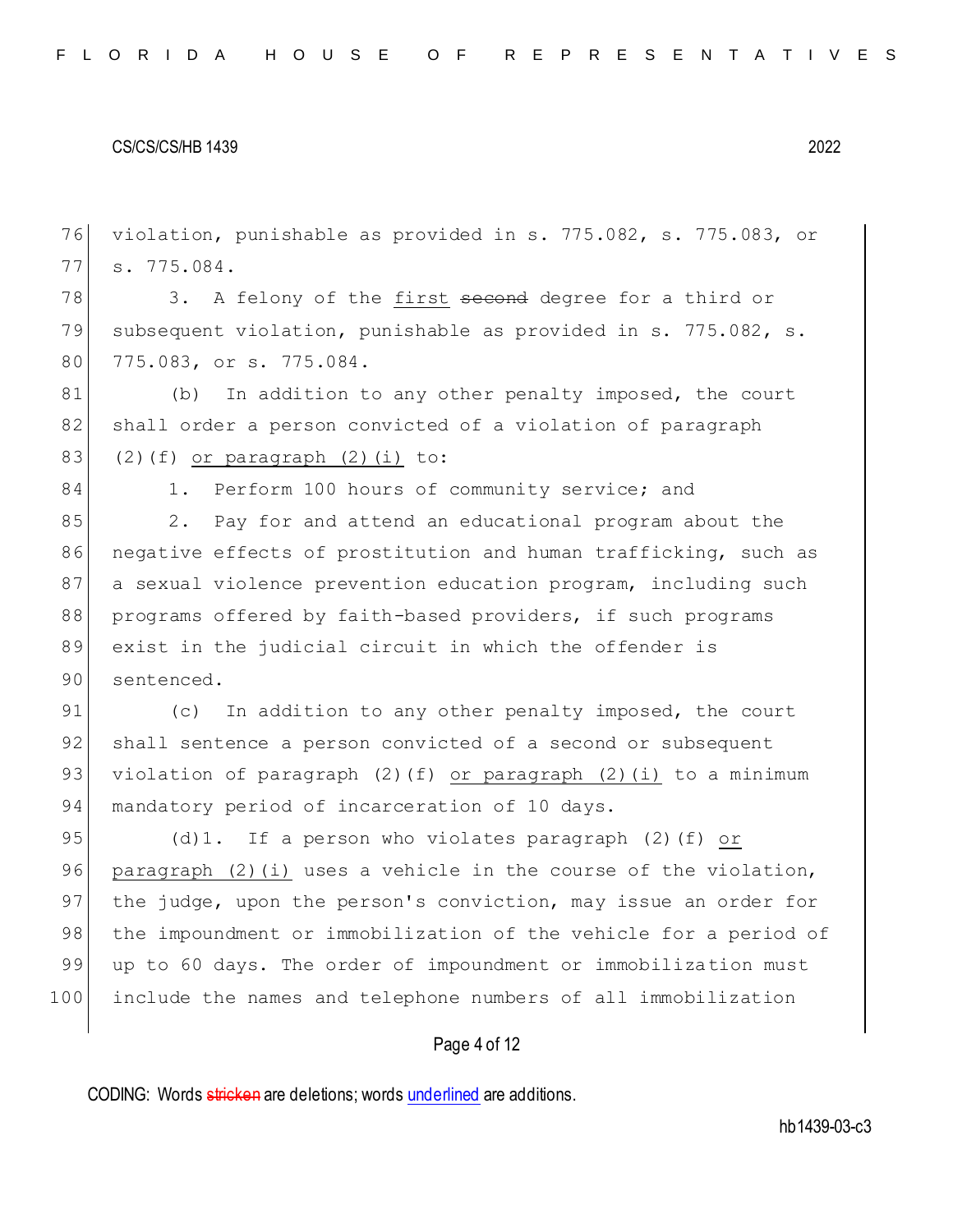101 agencies meeting all of the conditions of s. 316.193(13). Within 102 7 business days after the date that the court issues the order 103 of impoundment or immobilization, the clerk of the court must 104 send notice by certified mail, return receipt requested, to the 105 registered owner of the vehicle, if the registered owner is a 106 person other than the defendant, and to each person of record 107 claiming a lien against the vehicle.

108 2. The owner of the vehicle may request the court to 109 dismiss the order. The court must dismiss the order, and the 110 owner of the vehicle will incur no costs, if the owner of the 111 vehicle alleges and the court finds to be true any of the 112 following:

113 a. The owner's family has no other private or public means 114 of transportation;

115 b. The vehicle was stolen at the time of the offense; 116 c. The owner purchased the vehicle after the offense was 117 committed, and the sale was not made to circumvent the order and 118 allow the defendant continued access to the vehicle; or

119 d. The vehicle is owned by the defendant but is operated 120 solely by employees of the defendant or employees of a business 121 owned by the defendant.

122 3. If the court denies the request to dismiss the order, 123 the petitioner may request an evidentiary hearing. If, at the 124 evidentiary hearing, the court finds to be true any of the 125 circumstances described in sub-subparagraphs  $(d) 2.a.-d.$ , the

# Page 5 of 12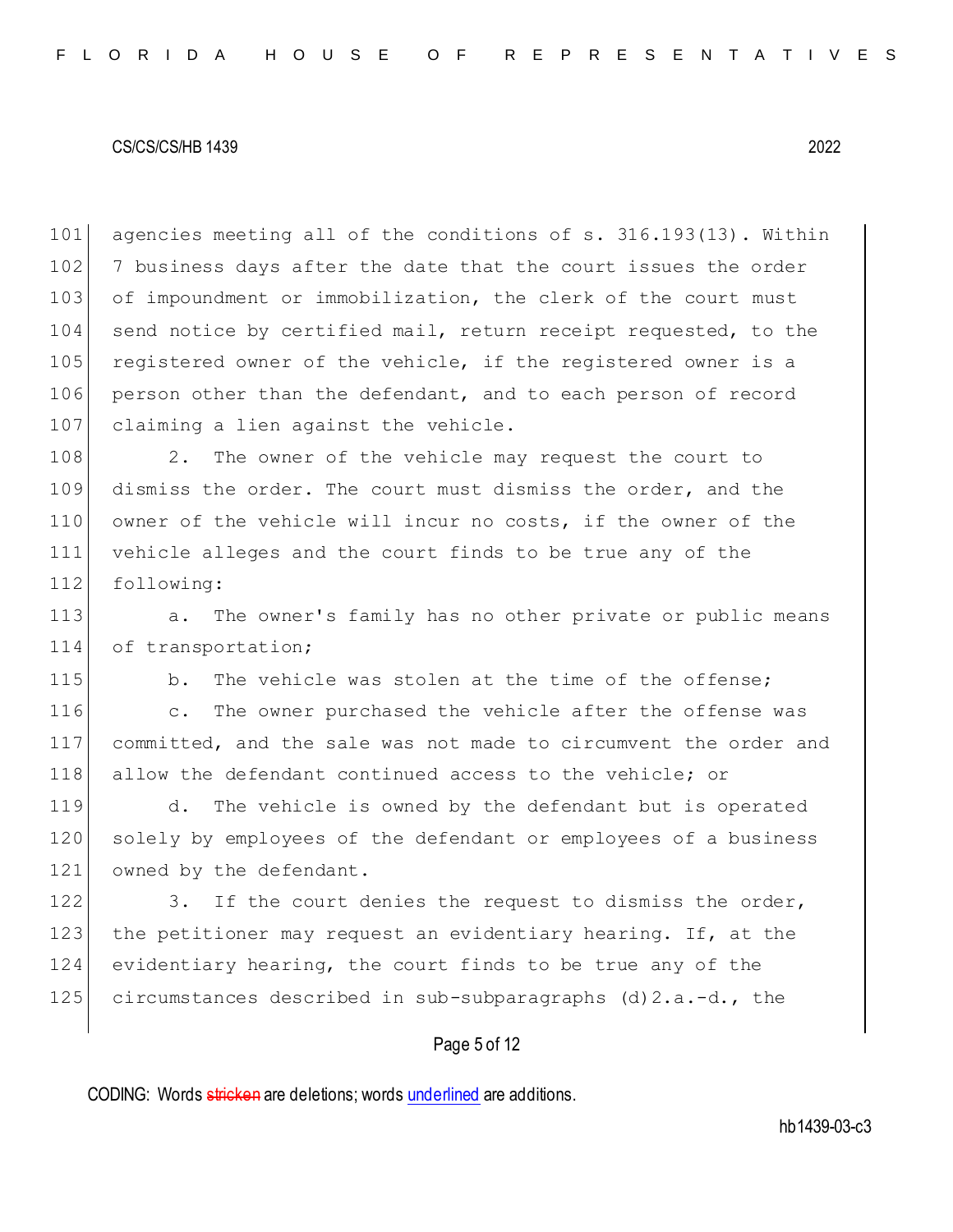126 court must dismiss the order and the owner of the vehicle will 127 incur no costs.

 (e) The Soliciting for Prostitution Public Database created pursuant to s. 943.0433 must include the criminal history record of a person who is found guilty as a result of a 131 trial or who enters a plea of quilty or nolo contendere, regardless of whether adjudication is withheld, of paragraph 133 (2)(f) or paragraph (2)(i), and there is evidence that such person provided a form of payment or arranged for the payment of 135 such services. Upon conviction, the clerk of the court shall forward the criminal history record of the person to the Department of Law Enforcement, pursuant to s. 943.052(2), for inclusion in the database. This paragraph shall stand repealed on January 1, 2024, unless reviewed and saved from repeal by the 140 Legislature.

 (6) A person who violates paragraph (2)(f) or paragraph 142 (2)(i) shall be assessed a civil penalty of  $$5,000$  if the violation results in any judicial disposition other than acquittal or dismissal. Of the proceeds from each penalty 145 assessed under this subsection, the first \$500 shall be paid to the circuit court administrator for the sole purpose of paying the administrative costs of treatment-based drug court programs 148 provided under s. 397.334. The remainder of the penalty assessed shall be deposited in the Operations and Maintenance Trust Fund of the Department of Children and Families for the sole purpose

## Page 6 of 12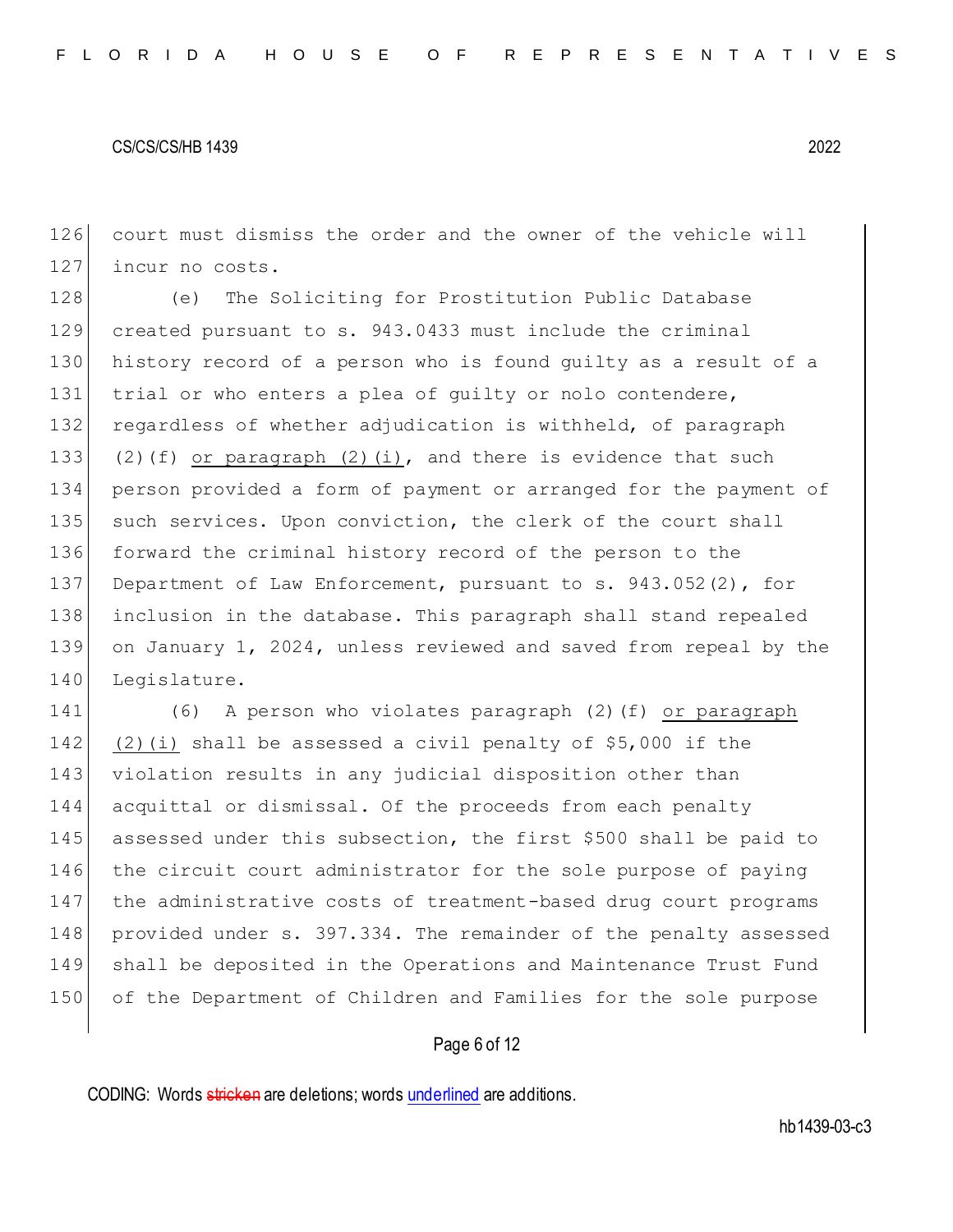151 of funding safe houses and safe foster homes as provided in s. 152 409.1678.

154 Section 4. Subsections (3) and (5) of section 943.0583, 155 Florida Statutes, are amended to read:

153

156 943.0583 Human trafficking victim expunction.-

157 (3)(a) Except as provided in paragraph (b), a person who 158 is a victim of human trafficking may petition for the expunction 159 of a criminal history record resulting from the arrest or filing 160 of charges for one or more offenses committed or reported to 161 have been committed while the person was a victim of human 162 trafficking, which offense was committed or reported to have 163 been committed as a part of the human trafficking scheme of 164 which the person was a victim or at the direction of an operator 165 of the scheme, including, but not limited to, violations under 166 chapters 796 and 847, without regard to the disposition of the 167 arrest or of any charges.

168 (b) However, This section does not apply to any offense 169 listed in s. 775.084(1)(b)1. if the defendant was found guilty 170 of, or pled guilty or nolo contendere to, any such offense.

171 (c) Determination of the petition under this section 172 should be by a preponderance of the evidence. A conviction 173 expunged under this section is deemed to have been vacated due 174 to a substantive defect in the underlying criminal proceedings. 175 If a person is adjudicated not guilty by reason of insanity or

## Page 7 of 12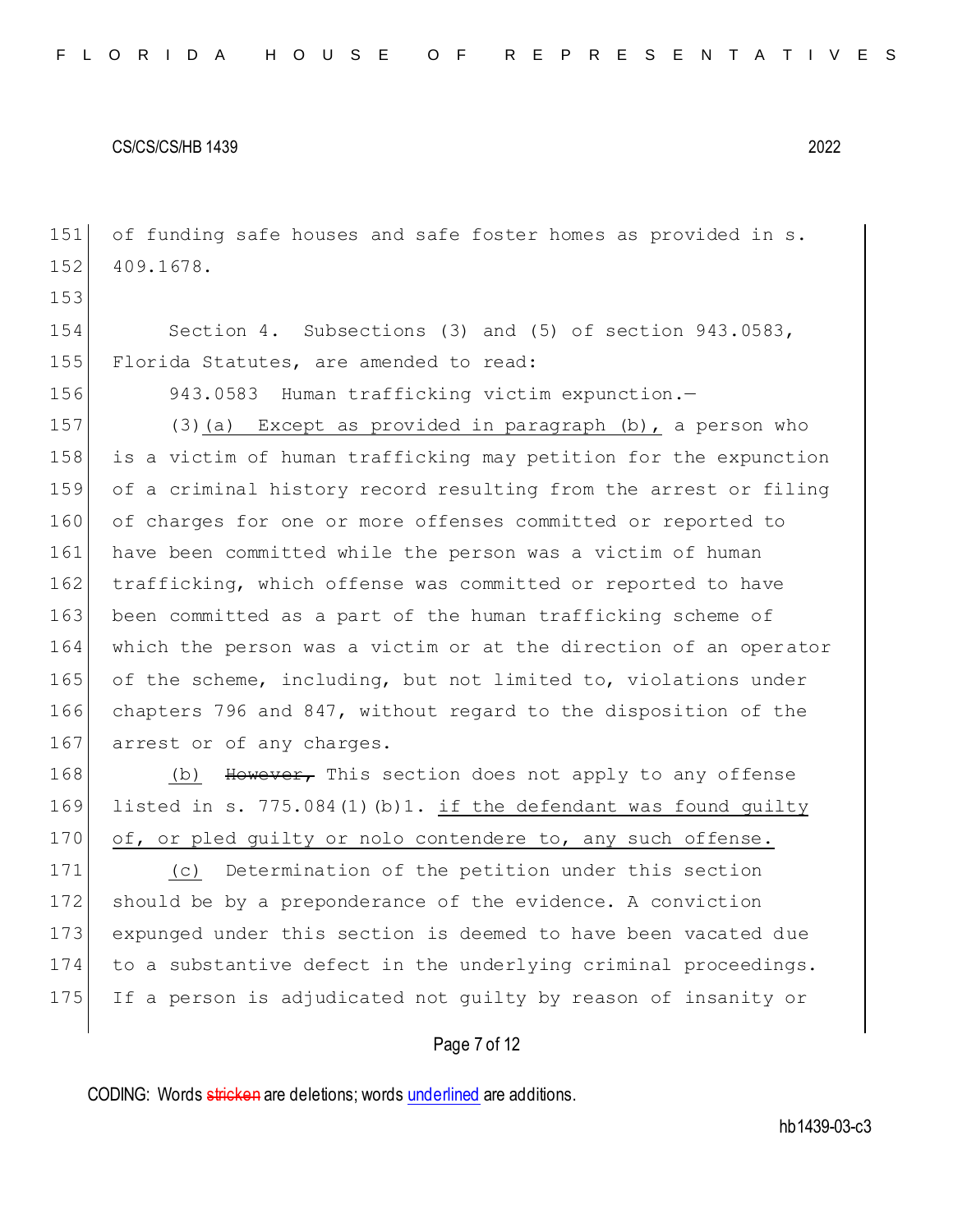176 is found to be incompetent to stand trial for any such charge, 177 the expunction of the criminal history record may not prevent 178 the entry of the judgment or finding in state and national 179 databases for use in determining eligibility to purchase or 180 possess a firearm or to carry a concealed firearm, as authorized 181 in s. 790.065(2)(a)4.c. and 18 U.S.C. s. 922(t), nor shall it 182 prevent any governmental agency that is authorized by state or 183 federal law to determine eligibility to purchase or possess a 184 firearm or to carry a concealed firearm from accessing or using 185 the record of the judgment or finding in the course of such 186 agency's official duties.

187 (5) Official documentation of the victim's status creates 188 a presumption that his or her participation in the offense was a 189 result of having been a victim of human trafficking but is not 190 required for granting a petition under this section. A 191 determination made without such official documentation must be 192 made by a showing of clear and convincing evidence.

193 Section 5. Section 1004.343, Florida Statutes, is created 194 to read:

195 1004.343 Statewide Data Repository for Anonymous Human 196 Trafficking Data.-197 (1) There is created the Statewide Data Repository for 198 Anonymous Human Trafficking Data. The repository shall be housed

199 in and operated by the University of South Florida Trafficking 200 in Persons - Risk to Resilience Lab.

# Page 8 of 12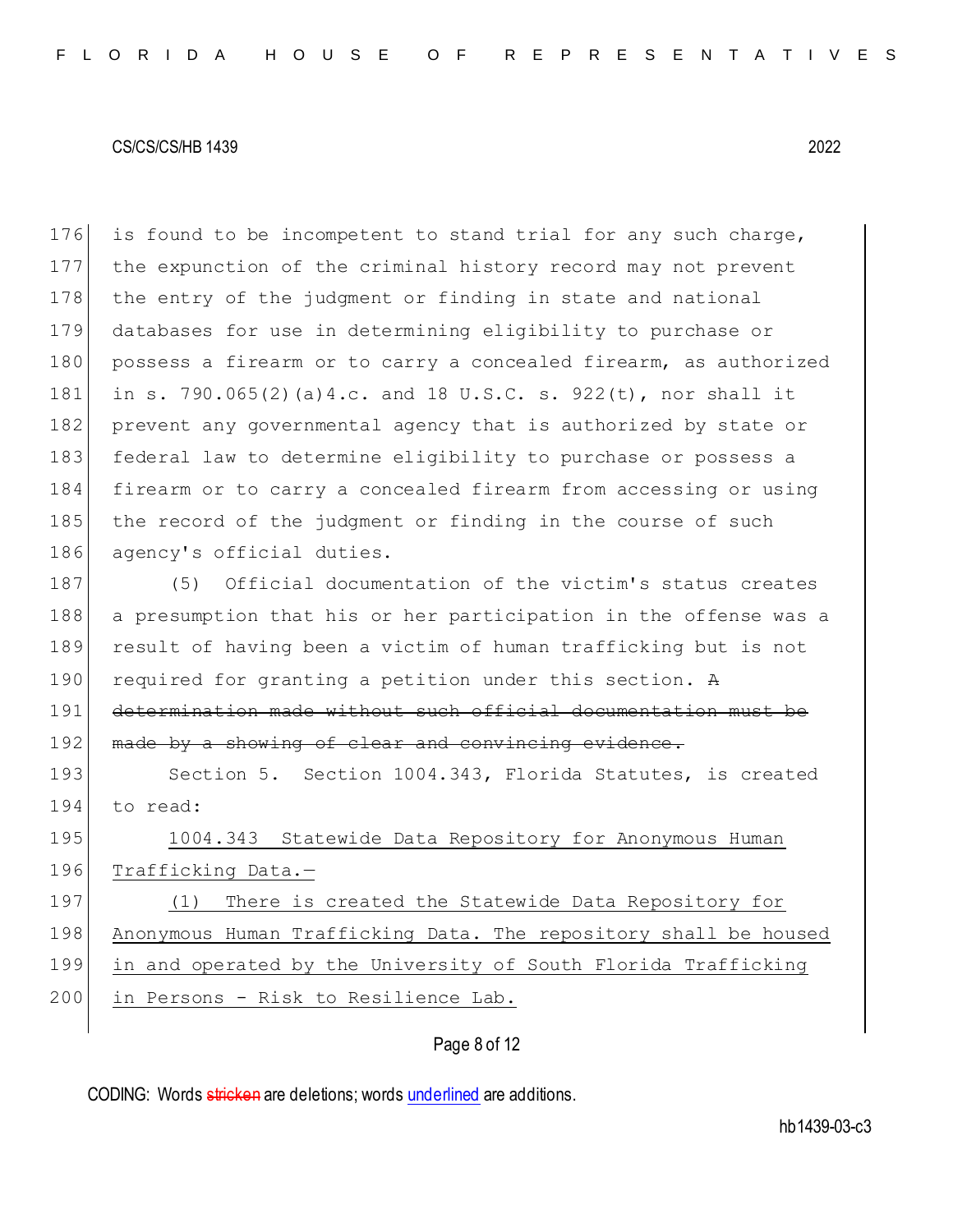| 201 | The Statewide Data Repository for Anonymous Human<br>(a)         |
|-----|------------------------------------------------------------------|
| 202 | Trafficking Data shall:                                          |
| 203 | Collect and analyze anonymous human trafficking data to<br>1.    |
| 204 | identify trends in human trafficking in the state over time.     |
| 205 | 2.<br>Evaluate the effectiveness of various state-funded         |
| 206 | initiatives to combat human trafficking to enable the state to   |
| 207 | make evidence-based decisions in funding future initiatives.     |
| 208 | Disseminate relevant data to law enforcement agencies,<br>3.     |
| 209 | state agencies, and other entities to assist in combatting human |
| 210 | trafficking and apprehending and prosecuting persons responsible |
| 211 | for conducting human trafficking.                                |
| 212 | Evaluate the effectiveness of interventions and<br>4.            |
| 213 | services provided to assist human trafficking victims.           |
| 214 | The University of South Florida Trafficking in Persons<br>(b)    |
| 215 | - Risk to Resilience Lab shall:                                  |
| 216 | 1. Design, operate, maintain, and protect the integrity of       |
| 217 | the Statewide Data Repository for Anonymous Human Trafficking    |
| 218 | Data.                                                            |
| 219 | Design, in consultation with the Department of Law<br>2.         |
| 220 | Enforcement and other law enforcement partners, and launch a     |
| 221 | user-friendly system for efficiently reporting anonymous human   |
| 222 | trafficking data to the Statewide Data Repository for Anonymous  |
| 223 | Human Trafficking Data at no additional cost to reporting        |
| 224 | entities.                                                        |
| 225 | Analyze anonymous human trafficking data to identify<br>3.       |
|     | Page 9 of 12                                                     |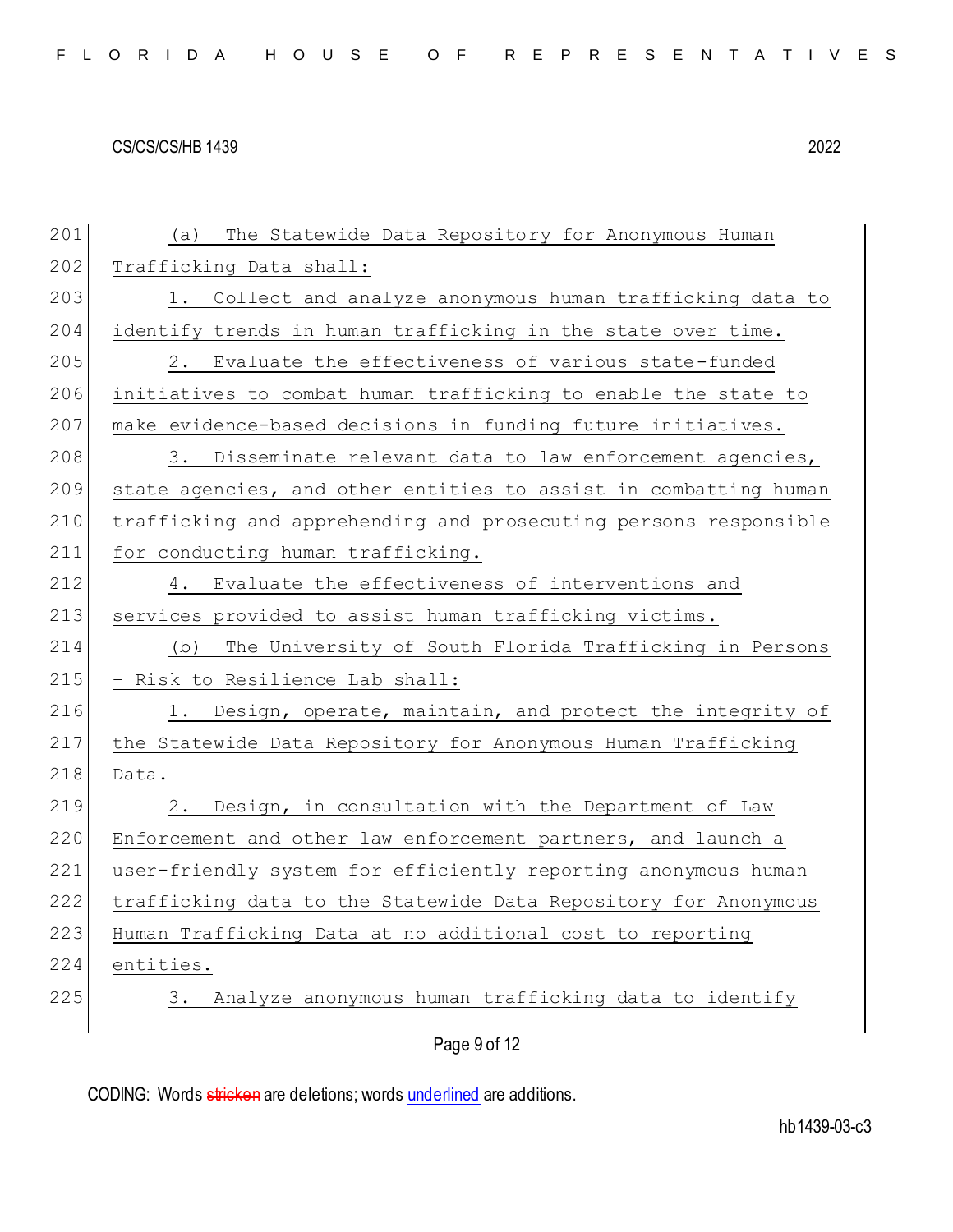226 initiatives and interventions that are effective in combatting 227 human trafficking, apprehending and prosecuting persons 228 responsible for conducting human trafficking, and assisting 229 human trafficking victims. 230 4. Work with law enforcement agencies and state agencies 231 to report data on human trafficking investigations and 232 prosecutions which can aid such agencies in combatting human 233 trafficking and apprehending and prosecuting persons responsible 234 for conducting human trafficking. 235  $(2)(a)$  Except as provided in paragraph (b), the following 236 agencies and entities shall report anonymous human trafficking 237 data required under this section: 238 1. Law enforcement agencies operating with state or local 239 government tax proceeds, including, but not limited to, 240 municipal police departments, county sheriffs, and state 241 attorneys. 242 2. The Department of Law Enforcement and any other state 243 agency that holds data related to human trafficking. 244 3. Service providers and other nongovernmental 245 organizations that serve human trafficking victims and receive 246 state or federal funding for such purpose. 247 (b) A required reporting entity that submits the data 248 required under subsection (3) to the Department of Law 249 Enforcement's Uniform Crime Report system or Florida Incident-250 Based Reporting System may, but is not required to, submit any

Page 10 of 12

CODING: Words stricken are deletions; words underlined are additions.

hb1439-03-c3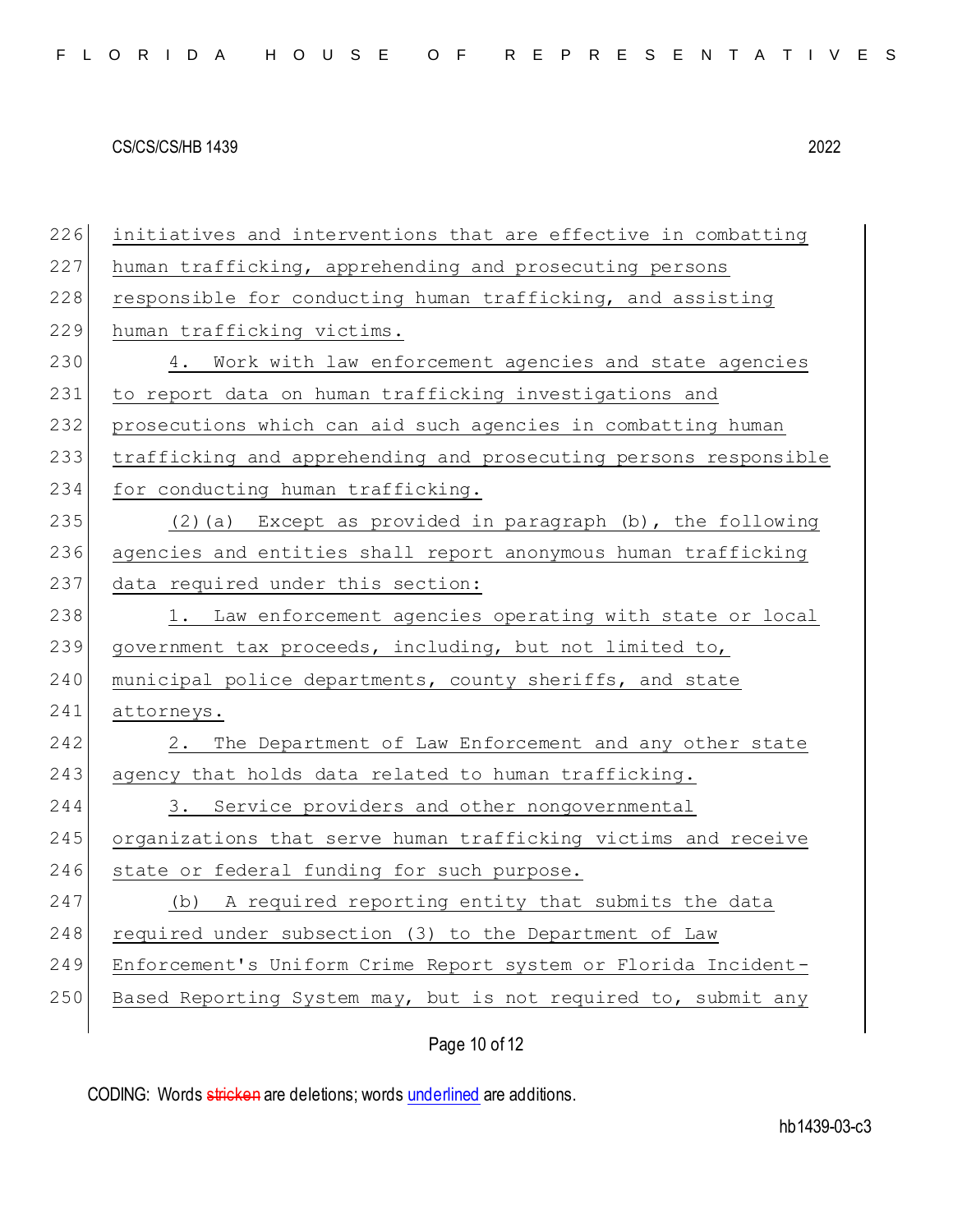| 251 | additional data to the Statewide Data Repository for Anonymous   |
|-----|------------------------------------------------------------------|
| 252 | Human Trafficking Data. The Department of Law Enforcement shall  |
| 253 | report to the Statewide Data Repository for Anonymous Human      |
| 254 | Trafficking Data, at least quarterly, the data required under    |
| 255 | subsection (3) that has been reported by a required reporting    |
| 256 | entity to the department.                                        |
| 257 | (3) A required reporting entity shall submit the following       |
| 258 | data to the Statewide Data Repository for Anonymous Human        |
| 259 | Trafficking Data unless such entity is exempt from the reporting |
| 260 | requirement under paragraph (2)(b):                              |
| 261 | The alleged human trafficking offense that was<br>(a)            |
| 262 | investigated or prosecuted and a description of the alleged      |
| 263 | prohibited conduct.                                              |
| 264 | The age, gender, and race or ethnicity of each suspect<br>(b)    |
| 265 | or defendant and victim.                                         |
| 266 | The date, time, and location of the alleged offense.<br>(C)      |
| 267 | The type of human trafficking involved, whether for<br>(d)       |
| 268 | labor or services or commercial sexual activity.                 |
| 269 | (e) Any other alleged offense related to the human               |
| 270 | trafficking offense that was investigated or prosecuted.         |
| 271 | Information regarding any victim services organization<br>(f)    |
| 272 | or related program to which the victim was referred, if          |
| 273 | available.                                                       |
| 274 | The disposition of the investigation or prosecution,<br>(g)      |
| 275 | regardless of the manner of disposition.                         |
|     |                                                                  |
|     | Page 11 of 12                                                    |